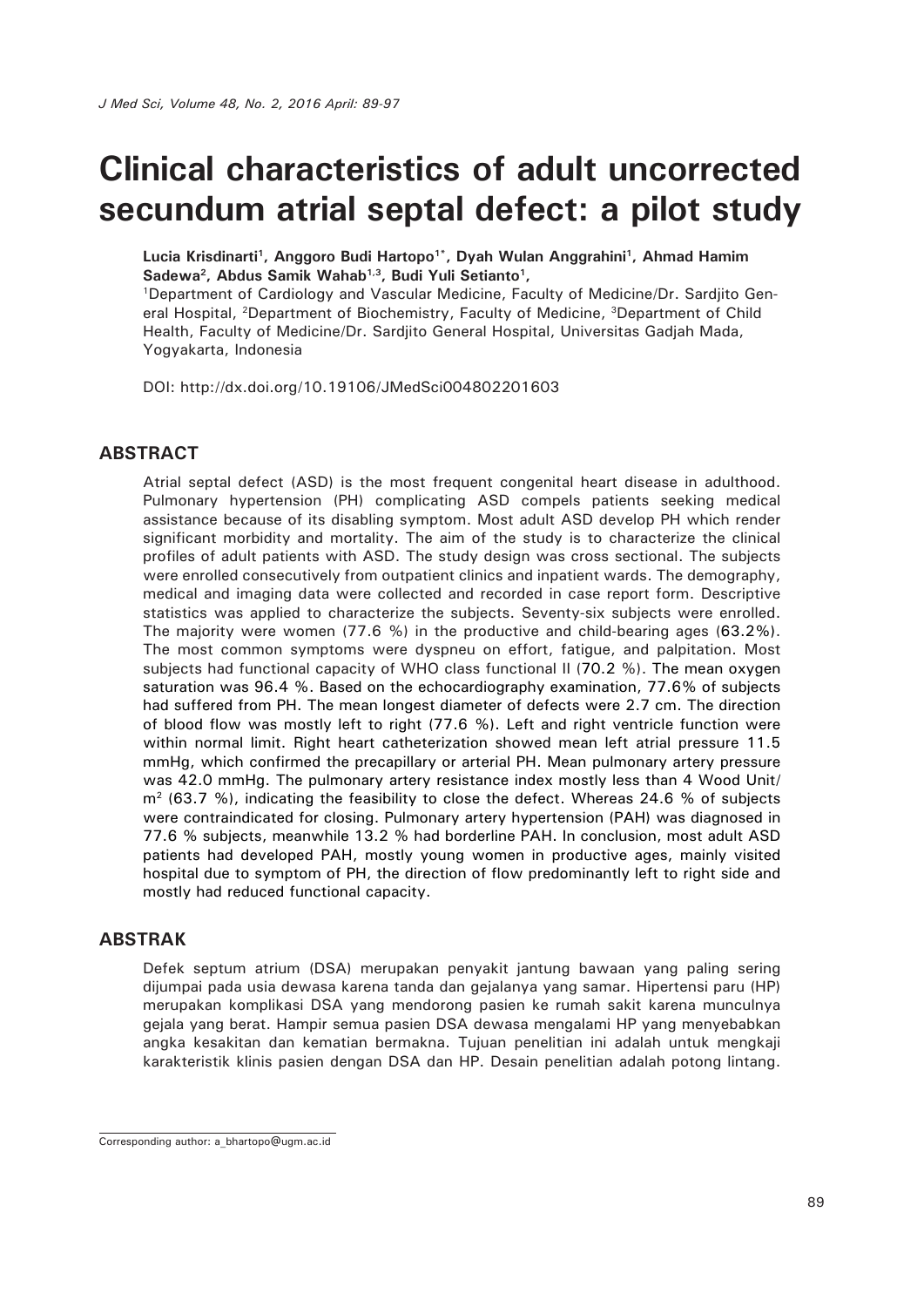Subjek diseleksi secara berurutan dari klinik rawat jalan dan rawat inap. Data demografi, medis dan pencitraan dikumpulkan dan dicatat dalam suatu blangko laporan kasus. Penelitian deskriptif dilakukan untuk menilai karakteristik subjek. Sebanyak tujuh puluh enam subjek dilibatkan dalam penelitian. Sebagian besar subjek adalah wanita (77,6%) usia muda, produktif dan subur (63,2%). Gejala paling sering adalah sesak saat aktivitas, mudah lelah, dan berdebar. Sebagian besar pasien masuk dalam kelas fungsional WHO II (70,2%). Rerata saturasi oksigen 96,4%. Berdasar hasil ekokardiografi, sebanyak 77,6% subjek telah mengalami HP. Rerata diameter terpanjang defek adalah 2,7 cm. Arah aliran darah melewati defek sebagian besar kiri ke kanan (77,6%). Fungsi ventrikel kanan dan kiri dalam batas normal. Kateterisasi jantung kanan menunjukkan rerata tekanan atrium kiri sebesar 11,5 mmHg yang menandakan HP prekapiler/arteri. Rerata tekanan arteri pulmonalis sebesar 42,0 mmHg. Nilai indeks tahanan arteri pulmonalis sebagian besar kurang dari 4 Wood unit/m2 (63,7%) yang menunjukkan kemungkinan bisa dilakukan penutupan defek. Sedangkan 24,6% subjek kontraindikasi untuk penutupan. Hipertensi arteri pulmonalis (HAP) didiagnosis pada 77,6% subjek, sedangkan 13,2% subjek mengalami HAP *borderline.* Sebagai kesimpulan, sebagian besar DSA dewasa telah mengalami HAP, sebagian besar wanita muda yang berusia produktif, sebagian besar mengunjungi rumah sakit karena gejala HP, arah aliran sebagian besar dari kiri ke kanan dan sebagian besar telah mengalami penurunan kapasitas fungsional.

*Keywords***:** atrial septal defect - pulmonal hypertension - pulmonary artery hypertension – echocardiography - symptoms

#### **INTRODUCTION**

Atrial septal defect (ASD) is a congenital heart defect marked by an opening in the interatrial septum. The gap triggers the blood flowing from left atrium to right atrium initially. Atrial septal defect is one of the most common acyanotic congenital heart diseases. Its clinical manifestation often so indistinct that it is frequently missed during chilhood. Undiagnosed ASD, therefore uncorrected, may progress to develop pulmonary hypertension (PH). The disabling symptom of PH compels patients to seek medical help, usually in young adult period. Hence, ASD is the most common congenital heart disease encountered in adulthood.<sup>1</sup>

On the whole, the prevalence of congenital heart defect is estimated to be 81.4 infants per 10,000 births  $(0.8\% \text{ of live births})$ .<sup>2</sup> Among them, ASD constitutes 6 % of all congenital heart diseases, with woman mostly affected by the ratio of 2:1 as compare to man.<sup>3</sup> The

prevalence of secundum ASD is approximated to be 10.3 per 10,000 live births.<sup>2</sup> Based on location of the opening, ASD can be divided into three cathegories, i.e. primum, secundum and sinus venosus ASD. Secundum ASD is the most common type, which accounts for greater than 80% of all ASD.2

The force and direction of blood flow across the opening of ASD depend on pressure and hemodynamic of right and left ventricles. Right ventricle compliance and low pressure creates left to right blood flow which subsequently overflowing into pulmonary vasculatures. Overtime, it produces increased pulmonary vascular resistance and subsequent PH and reduces right ventricle compliance. The reversal of flow, from right to left side, succeedingly occurs and worsens patients clinical condition.4 Patients with ASD and PH have significant morbidity and mortality if untreated. Current guideline emphasize medication for alleviating PH in unoperable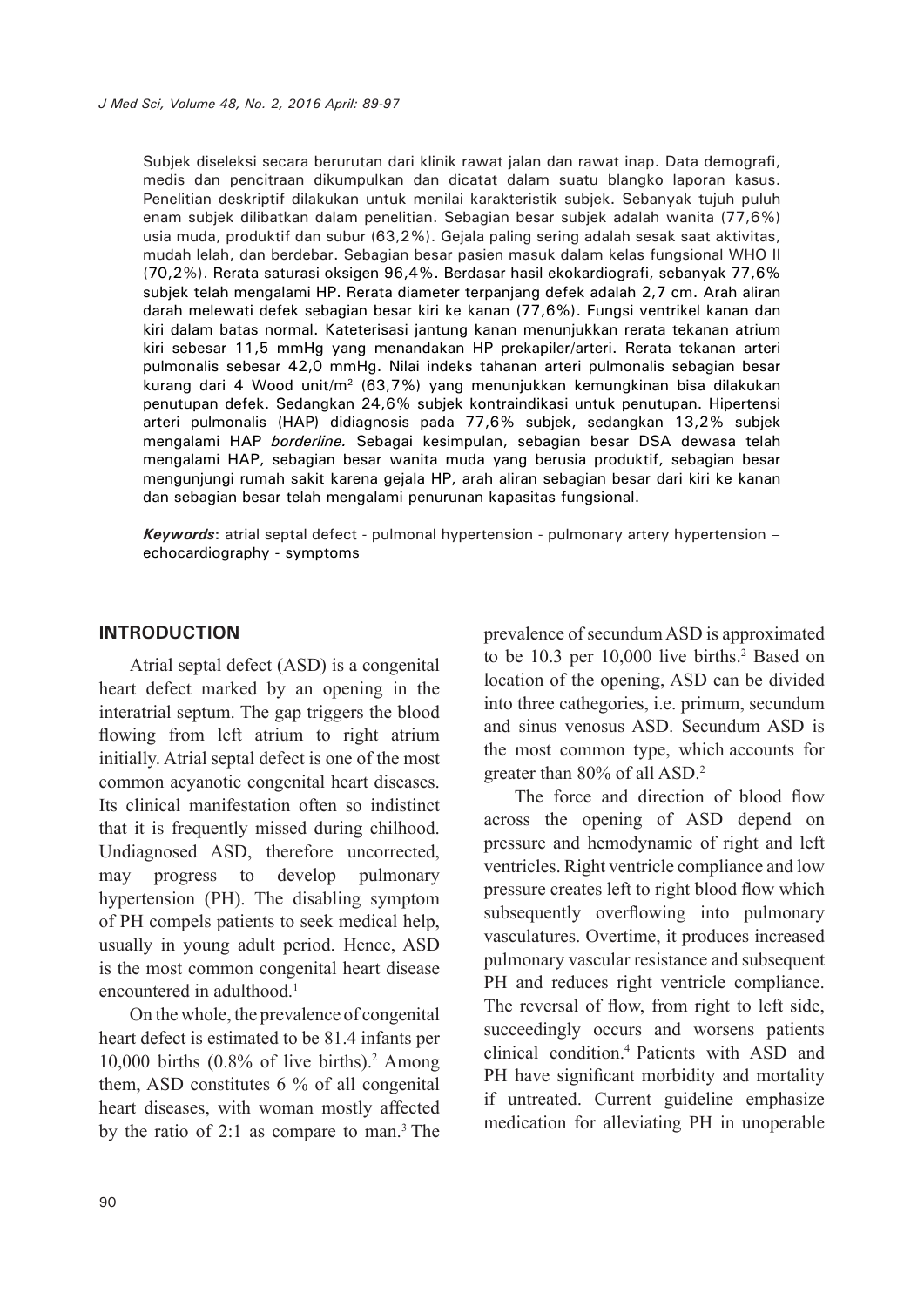ASD, while correction for the defect remain controversial.5 Currently no available local and national data in adult ASD have been published. Conforming the guideline for treatment of PH due to untreated congenital heart disease, $5$  it is necessary to characterize the adult patients with ASD and PH in order to better understand the pathophysiology of the disease and guide suitable treatment. The aim of the study is to characterize the clinical data of adult patients with ASD and PH.

## **MATERIALS AND METHODS**

#### **Subject**

The research design was a cross sectional. The subjects of the research were adult patients with ASD whom visited outpatient clinics or admitted to inpatient wards of Dr. Sardjito General Hospital, Yogyakarta, Indonesia. The time of enrollment was June 2012 until December 2013. The subjects were enrolled consecutively and given informed consent to participate in the research. The inclusion criteria was (1) patients with unoperated or unclosed secundum ASD, (2) patients >18 years of age and (3) patients have been performed transthoracal echocardiography and right heart catheterization. The exclusion criteria was (1) patients with other congenital heart defect and (2) pregnant patients.

## **Protocol of the study**

Demography data was collected and recorded. The WHO functional class was determined based on WHO classification on functional daily activity limitation due to PH, ranging from I–IV.<sup>5</sup> The 6 minute walk test was performed by walking as convenient as possible in level surface within 6 minutes, the distance of walking was measured and recorded. The oxygen saturation was detected by fingertip pulse oxymetri. Laboratory

data was obtained from hospital laboratory. Transthoracal echocardiography was performed by a sonographer and interpreted by a cardiologist consultant. Pulmonary hypertension based on echocardiography was determined by estimating pulmonary artery systolic pressure (PASP) using standard formula. The PASP ≥40 mmHg was determined as PH. The right heart catheterization was performed and interpreted by a cardiologist consultant. At the time of study, Swan-Ganz catheter to measure pulmonary capillary wedge pressure was not available in our hospital, therefore left atrial pressure was determined as a surrogate. Pulmonary artery hypertension (PAH) was determined as value of mean pulmonary artery pressure (mPAP)  $\geq$ 25 mmHg and left atrial pressure (LAP) ≤15 mmHg. Other parameters were obtained from standard formulas. All intervention was part of standard care of the patients and was not influenced by this research. The protocol of study had been approved by Medical and Health Research Ethics Committee, Faculty of Medicine Universitas Gadjah Mada.

## **Data analysis**

The descriptive statistics was employed. Since the research did not aim to test the hypothesis, specific statistics analysis was not applied.

## **RESULTS**

We enrolled 76 subjects to be included in the study based on research criteria. All of the subjects had secundum ASD. The majority of the subjects were women (77.6%) and were in young, productive and childbearing ages [i.e. 18-40 years of age (63.2 %)]. The most common symptoms urging the subjects to seek medical help were dyspneu on effort  $(47.4\%)$ , easily fatigue  $(15.8\%)$ ,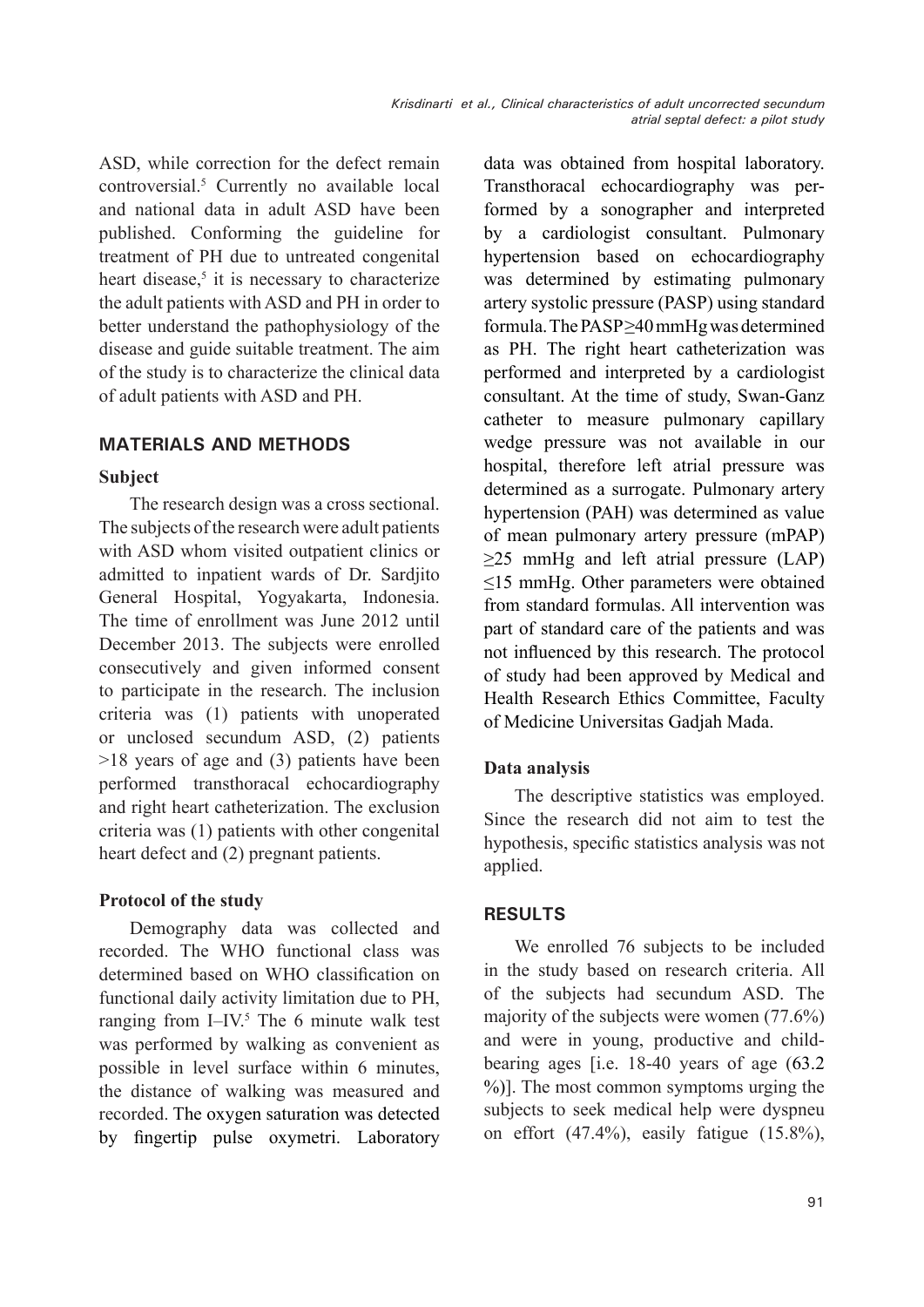and palpitation (13.2%). Most patients were underweight (47.8%) as indicated by body mass index (BMI) <18.5. TABLE 1 showed the demographic characteristics of subjects with secundum ASD.

TABLE 1. Demographic characteristics of secundum ASD patients

| Characteristics           | Frequency |
|---------------------------|-----------|
| Age [(years), n (%)]      | 76 (100)  |
| 18-30                     | 32(42.1)  |
| $31 - 40$                 | 16(21.1)  |
| 41-50                     | 17(22.4)  |
| 51-60                     | 7(9.2)    |
| > 60                      | 4(5.3)    |
| Gender, $n$ $(\%)$        | 76 (100)  |
| Men                       | 17(22.4)  |
| Women                     | 59 (77.6) |
| Body mass index $[n (%)]$ | 69 (100)  |
| Underweight               | 33 (47.8) |
| Normal                    | 30(43.5)  |
| Overweight                | 6(8.6)    |
| Symptoms $[n (\%)]$       | 76 (100)  |
| Dispneu on effort         | 36(47.4)  |
| Easily fatique            | 12(15.8)  |
| Palpitation               | 10(13.2)  |
| Chest pain                | 8(10.5)   |
| Cough                     | 5(6.6)    |
| Chest dyscomfort          | 1(1.3)    |
| Headache                  | 1(1.3)    |
| None                      | 3(3.9)    |

Based on WHO functional class, most subjects were classified in class functional II  $(71.2\%)$ , whereas only  $8.1\%$  subjects were in WHO class functional I. About 20% subjects had disabling symptoms (WHO class functional III-IV). Functional capacity of the subjects, measured with 6 minute walk test, was reduced. The mean walking distance was 336.0 m, while normal subjects can reach more than 700 m. The oxygen saturation detected

by pulse oxymetri showed mean saturation of 96.4 %, which was within normal acceptable value. Mean haemoglobin value was 13.1 g/dL which was considered normal level. TABLE 2 showed the clinical and laboratory characteristics of subject with secundum ASD.

|                       | TABLE 2. Clinical and laboratory characteristics of |  |  |  |
|-----------------------|-----------------------------------------------------|--|--|--|
| secundum ASD patients |                                                     |  |  |  |

| Characteristics                    | Frequency         |  |
|------------------------------------|-------------------|--|
| WHO functional class $[n (\%)]$    | 76 (100)          |  |
| - 1                                | 6(7.8)            |  |
| H                                  | 54 (71.2)         |  |
| Ш                                  | 15(19.7)          |  |
| IV                                 | 1(1.3)            |  |
| Blood pressure [mean $\pm$ SD      |                   |  |
| (mmHg)                             |                   |  |
| Systolic                           | 119.8±21.7        |  |
| Diastolic                          | $75.9 \pm 11.7$   |  |
| Oxygen saturation $[mean \pm SD]$  | $96.4 \pm 4.7$    |  |
| $(\%)$                             |                   |  |
| 6 minute walk test $[mean \pm SD]$ | $336.0 \pm 144.6$ |  |
| (m)                                |                   |  |
| Laboratory [ $mean \pm SD$ ]       |                   |  |
| Haemoglobin $(g/dL)$               | $13.1 \pm 2.0$    |  |
| Hematocrit $(\% )$                 | $40.2 \pm 5.5$    |  |

The echocardiography is an important tool to diagnose ASD and estimate pulmonary artery pressure. Based on the transthoracal echocardiography examination, 77.6% of subjects had suffered from PH, indicated by PASP >40 mmHg. Measurement of defects in interatrial septum revealed the mean longest diameter of ASD were 2.7 cm. Most subjects had right atrium and right ventricle chamber enlargement, with mean diameters of 45.5 mm and 44.8 mm, respectively. Left atrium and left ventricles dimension were within normal value. Left ventricle ejection fraction was normal, right ventricle function was normal as well. The direction of blood flow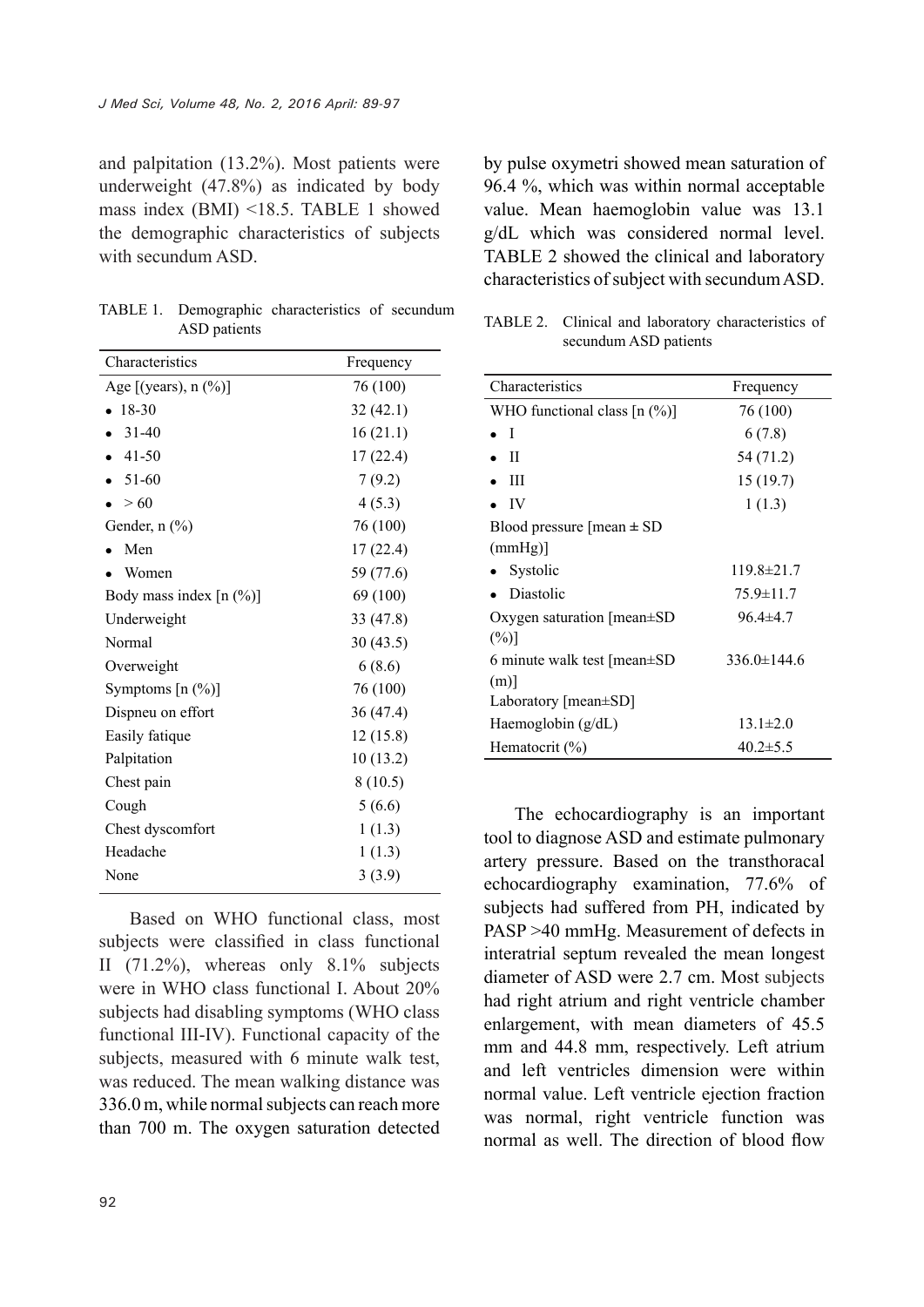across the shunt was mostly left to right side, i.e. 59 subjects (77.6%), whereas bidirectional shunt was observed in 17 subjects (22.4%). Severe tricuspid regurgitation occurred in 23 subjects (30.3%), moderate regurgitation in

37 subjects (48.7%) and mild regurgitation in 16 subjects (21.1%). Pericardial effusion was detected in 4 subjects (5.3%). TABLE 3 depicted the transthoracal echocardiographic parameters of subjects with secundum ASD.

| Parameters                                            | Frequency       |
|-------------------------------------------------------|-----------------|
| Pulmonary hypertension $[n (%)]$                      | 59 (77.6)       |
| Longest defect size $[mean \pm SD (cm)]$              | $2.7 \pm 0.7$   |
| Right atrium diameter [mean±SD (mm)]                  | $45.5 \pm 7.4$  |
| Right ventricle diameter [mean±SD (mm)]               | $44.8 \pm 6.8$  |
| Tricuspid TVG [mean±SD (mmHg)]                        | $62.0 \pm 32.4$ |
| Pulmonary artery SP [mean±SD (mmHg)]                  | $58.3 \pm 21.9$ |
| $TAPSE$ [mean $\pm SD$ (mmHg)]                        | $25.4 \pm 5.9$  |
| Left ventricle ejection fraction [mean $\pm$ SD (%)]  | $70.7 \pm 9.5$  |
| Flow direction $[n (%)]$                              | 76 (100)        |
| Left to right                                         | 59 (77.6)       |
| <b>Bidirectional</b>                                  | 17(22.4)        |
| Tricuspid regurgitation $\lceil n\binom{0}{0} \rceil$ | 76 (100)        |
| Mild                                                  | 16(21.1)        |
| Moderate                                              | 37(48.7)        |
| Severe                                                | 23(30.3)        |
| Pericard effusion, $n$ (%)                            | 4(5.3)          |

TABLE 3. Echocardiographic findings in ASD patients

TAPSE, Tricuspid Annular Plane Systolic Excursion; TVG, transvalvular gradient, SP, systolic pressure

Right heart catheterization is an important diagnostic tool to visualize ASD and a gold standard to assess the presence of PAH. It is a crucial step to evaluate the indication of ASD closure, since hemodynamic data can be obtained. Mean left atrial pressure (LAP) was 11.5 mmHg. It was a surrogate for pulmonary capillary wedge pressure (PCWP), which confirmed the diagnosis of precapillary or arterial PH in ASD. Mean value of mean pulmonary artery pressure (mPAP) was 42.0 mmHg. Subjects with mPAP  $\geq$  25 mmHg and  $LAP \leq 15$  mmHg were cathegorized as having PAH. Therefore, 59 subjects (77.6%) had suffered from PAH, meanwhile 10 subjects (13.2%) had borderline PAH (mPAP 21 - 25 mmHg) and 7 subjects (9.2%) had no PAH. Based on pulmonary artery resistance index (PARI) value (only calculated in 71 subjects), 63.7% subjects had PARI <4 Wood Unit/m<sup>2</sup>, indicating the feasibility to close the ASD. The PARI value  $>8$  Wood Unit/m<sup>2</sup>, which is a contraindication to close the defect, occurred in 24.6% subjects. Mean flow ratio was 2.9 and mean Qp/Qs was 1.3, indicating that the majority of subjects had excess pulmonary flow. TABLE 4 showed the right heart catheterization results.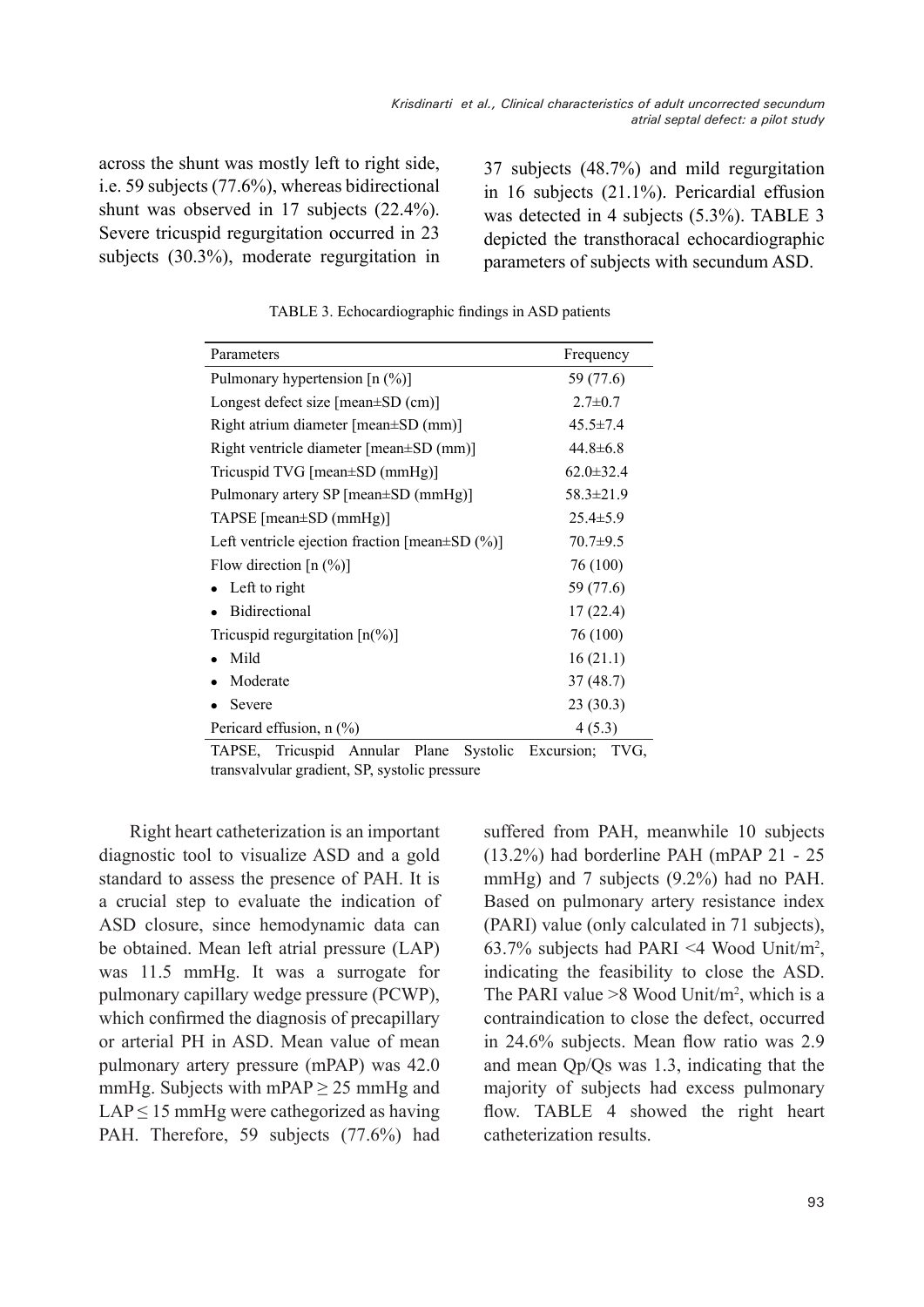| Parameters                                        | Frequency       |
|---------------------------------------------------|-----------------|
| Left atrial pressure $[mean \pm SD (mmHg)]$       | $11.5 \pm 5.3$  |
| Mean PA pressure $[mean \pm SD (mmHg)]$           | $42.0 \pm 21.8$ |
| Flow ratio [ $mean \pm SD$ ]                      | $2.9 \pm 1.9$   |
| PARI $[n \ (\%)$ (Wood Unit/m <sup>2</sup> )]     | 71 (100)        |
| $\leq 4$                                          | 44 (61.9)       |
| -4-8                                              | 8(11.2)         |
| $\bullet > 8$                                     | 17(23.9)        |
| $Qp/Qs$ [mean $\pm SD$ ]                          | $1.3 \pm 0.8$   |
| Systemic oxygen saturation [mean $\pm$ SD $(\%$ ] | $91.4 \pm 7.5$  |
| Pulmonary artery hypertension $[n (%)]$           | 76 (100)        |
| Yes                                               | 59 (77.6)       |
| Borderline                                        | 10(13.2)        |
| N <sub>0</sub>                                    | 7(9.2)          |
|                                                   |                 |

TABLE 4. Right heart catheterisation results of secundum ASD patients

PARI, pulmonary artery resistance index, PA, pulmonary artery

#### **DISCUSSION**

Our research was the first study describing the demography, medical and imaging data of adult patients with uncorrected secundum ASD in Indonesia. Most patients were undiagnosed previously and unaware that they had congenital heart disease. Indeed, among congenital heart diseases, ASD often asymptomatic or only demonstrates mild atypical symptom during childhood. Its acyanotic nature and functionally tolerable, supplemented by no good screening system during childhood, makes ASD the most common congenital heart disease encountered in adult life in developing countries. Current availability of imaging technique and expertise in our centre, i.e. right heart catheterisation, bring about the accurate diagnosis, supportive data for closure the defect and evaluation of treatment. However, most adult ASD with PH could not be treated curatively by defect closure because of its PAH complication. The closure will be deteriorating for such patients. Therefore, reliance to medication for reducing pulmonary artery pressure is encouraged to improve quality of life. The data of the characteristics of such patients is of paramount important to provide epidemiological profile and burden of disease which affect the local and national health policy.

Our data showed that the majority of patients were young adult women, which account for nearly 80%. Epidemiology study showed that ASD are not uncommon and can present at any phase of age. Women constitute around 65% until 75% in patients with secundum ASD.<sup>3</sup> Since all of our patients were secundum ASD, it confirmed previous epidemiology data. Most of the patients was in child-bearing ages which pose greater risk of morbidity and mortality if they become pregnant. Furthermore, those with PH will be contraindicated for pregnancy due to increasing mortality rate. Unlike secundum ASD, gender distribution is similar for ostium primum ASD and sinus venosus defect.<sup>3</sup>

Most of the patients had been symptomatic which was related to PH. Dyspneu on effort,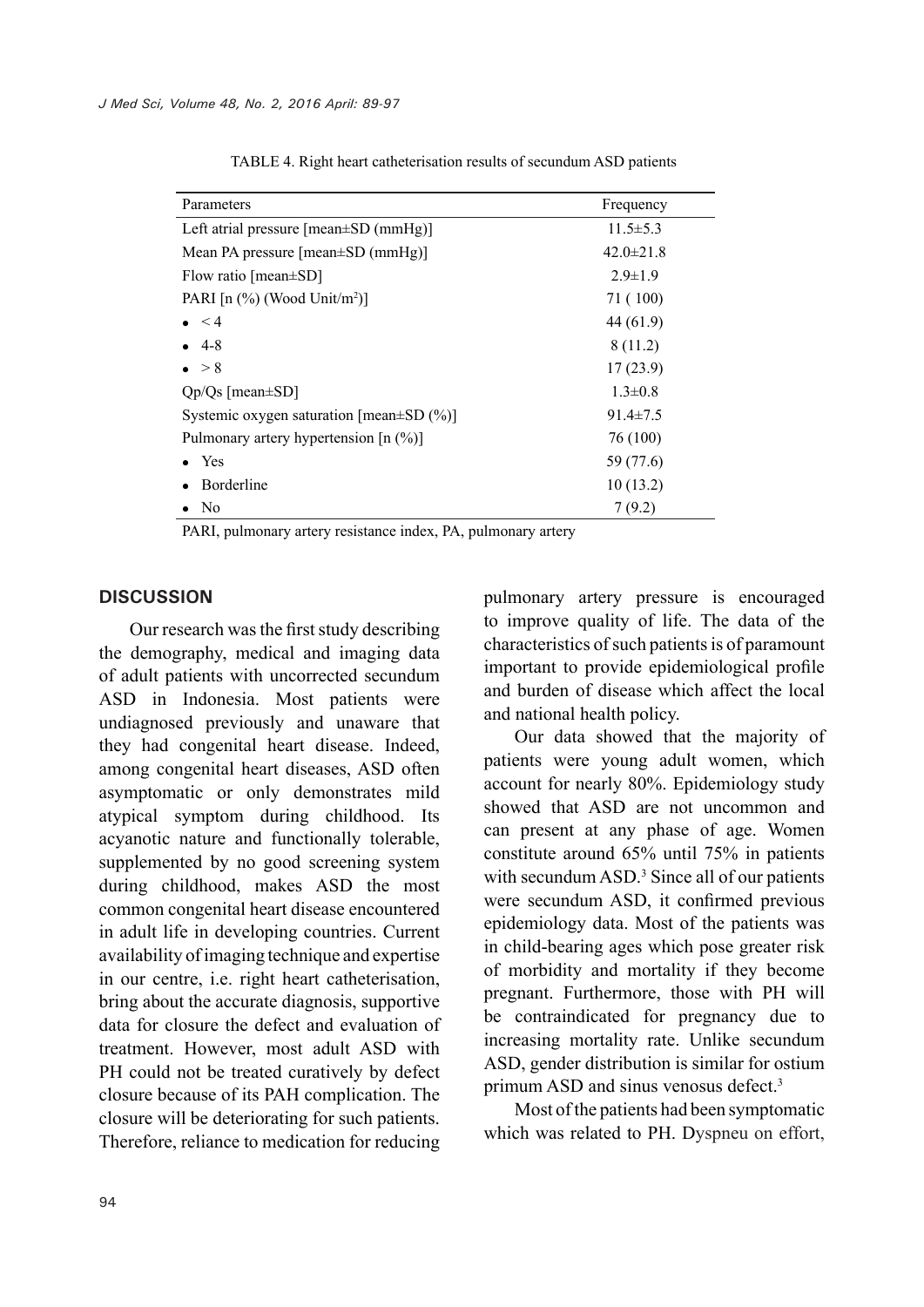easily fatique and palpitation were the most common complaints urging patients to visit hospital. Pulmonary hypertension complicating ASD is encountered in 6-35% of untreated patients in later adulthood.6 The presence of PH causes progressive dyspneu, presyncope, syncope, edema and functional limitations.7 Furthermore, right ventricular volume overload and right ventricular dysfunction generate more progressive sign and symptom.6 Palpitation is possibly the indication of impending heart failure or arrhytmia. Supraventricular arrhythmia, due to stretching of the conduction system, may be the first presenting sign of an ASD. $\textdegree$  In patients with uncorrected ASD, the clinical parameters tend to worsen over time.<sup>6</sup> Nevertheless, a substantial number of patients with open ASD have normal parameters, usually the patients with small defects in whom the hemodynamic parameters remained stable during several years of follow up.<sup>6</sup> In our cohorts, despite developing PH, around 6% of patients come in later life (sixth decade). The long period of asymptomatic or mild symptom may be associated with small ASD. Large ASD (i.e. defect >2cm) are at risk to develop Eisenmenger syndrome, which prevalence approximately  $10\%$ .<sup>9</sup> It is still unknown as to whether the PH does not develop in some patients, while in others it progresses rapidly regardless the defect size.

Based on echocardiogram parameters, most of patients in our study have advanced into PH. The mean longest defect size was >2cm, which is a significantly large defect . This may partially explain the pathophysiology of PH as a natural history of large ASD defects. Right ventricular volume overload has been detected in all patients which contribute to progressing symptom in about 90% patients with WHO functional class more than II. The right ventricular dysfunction and right heart failure have not yet developed in our study patients, indicated by normal tricuspid annular plane systolic excursion (TAPSE) value. Right ventricular noncompliance occurs in fetal life as a result of high pulmonary vascular resistance allowing the right to left flow at the atrial level. Instantly after delivery, the right ventricular compliance is similar to that of left ventricle, therefore only little shunting flow through the defect.8 Overtime, pulmonary vascular resistance decreases physiologically and right ventricular wall becomes thinner, resulting in reduced compliance and left to right blood flow which develop in children and young adult period.<sup>8</sup>

Right heart catheterisation is a tool to confirm PAH. Pulmonary artery hypertension related to ASD is included in group I of PH clinical classification.<sup>5</sup> In addition to diagnose PAH and exclude post capillary PH, right heart catheterisation is required to assess hemodynamic impairment, conduct vasoreactivity test dan decide the operability of defect.5 Our study population indicated that most patients experience PAH (almost 80%). Before performing right heart catheterisation, estimation of PH should be made by echocardiography. Those with high probability of PH in echocardiogram need to be confirmed with right heart catheterisation.<sup>5</sup> While 77.6% of subjects had PH based on echocardiography result, the right heart catheterisation consistently detected similar proportion of subjects had PAH. It means, about 20% of subjects could be excellent candidates for ASD closure, because they did not develop PAH. In addition to mPAP level, the decision to close the defect can be reached by evaluating PARI value. Our data showed the wide range of PARI value, from 0.4 to 33.3 Wood Unit/m.2 The current consensus suggests that patients with a PARI value <4 Wood Unit/m<sup>2</sup> can be operated, whereas those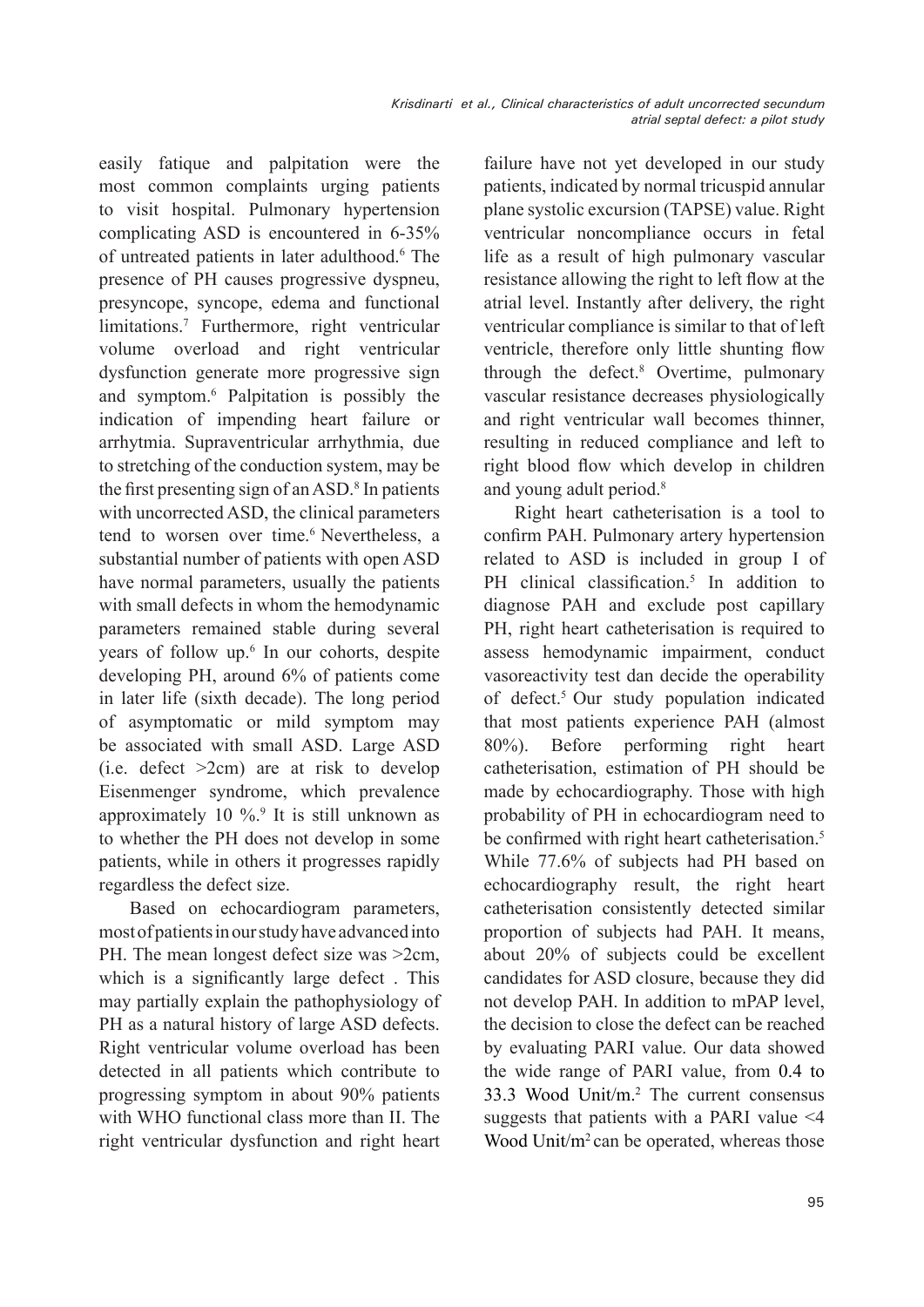with PARI  $>8$  Wood Unit/m<sup>2</sup> have inoperable disease.<sup>5</sup> Derived from the consensus, 61.9% subjects can be closed and 23.9% subjects were contraindication to be closed. The rest, 11.2% subjects, were uncertain. However, some clinicians suggest to give aggresive drugs to reduce PARI value, in the hope that those with respond to the medication can benefit from closing the ASD.10 While closing ASD mostly curative, some patients still develop some degree of PAH and therefore they still need PH lowering medication.

The higher proportion of young women in child-bearing age with secundum ASD suffering from significant PH raises question as to whether any mechanisms, other than hemodynamics and anatomy, present that make PH comes early. Larger data, such as registry, is necessary to answer the question through investigating the natural history or novel mechanism associating ASD with PH. Furthermore, screening for congenital heart disease should be initiated as early as possible, because if it is detected during childhood the definitive treatment can be applied and the PH complication can be avoided. Unfortunately, currently no screening system available in Indonesia which mandate the simple cardiac examination such as auscultation to cardiac murmur or electrocardiography.

## **CONCLUSION**

Most adult secundum ASD patients had developed PAH, mostly young women in productive ages, mainly visited hospital due to symptom related to PH, the direction of blood flow mostly left to right side and mostly had reduced functional capacity.

## **ACKNOWLEDGMENTS**

We were grateful to Monika Setiawan, MD and Aristida Cahyono, MD for the clinical data preparation. We were indebted to Ms. Sri Mardilah Wuryani, AMK for her excellent transthoracal echocardiogram acquisition.

## **REFERENCES**

- 1. Beghetti M, Galiè N. Eisenmenger syndrome a clinical perspective in a new therapeutic era of pulmonary arterial hypertension. J Am Col Cardiol 2009; 53(9):733-40. http://dx.doi.org/ 1016/j.jacc.2008.11.025.
- 2. Reller MD. Prevalence of secundum atrial septal defect and associated findings, atrial septal defect. In: Rao S (ed.) Atrial Septal Defect. 31-36. Croatia: InTech, ISBN: 978- 953-51-0531-2
- 3. Webb G, Gatzoulis MA. Atrial septal defects in the adult: recent progress and overview. Circulation 2006; 114(15):1645-53.
- 4*.* Fuster V, Alexander RW, O'Rourke RA, et al. Hurst's the heart, ed. 11. New York: McGraw Hill. 2005; Vol 2.
- 5. Galiè N, Humbert M, Vachiery JL, Gibbs S, Lang I, Torbicki A, *et al.* 2015 ESC/ERS Guidelines for the diagnosis and treatment of pulmonary hypertension: the joint task force for the diagnosis and treatment of pulmonary hypertension of the European Society of Cardiology (ESC) and the European Respiratory Society (ERS): Endorsed by: Association for European Paediatric and Congenital Cardiology (AEPC), International Society for Heart and Lung Transplantation (ISHLT). Eur Heart J 2016; 37(1):67-119. http://dx.doi.org/ 10.1093/eurheartj/ehv317.
- 6. Engelfriet P, Meijboom F, Boersma E, Tijssen J, Mulder B. Repaired and open atrial septal defects type II in adulthood: an epidemiological study of a large European cohort. Int J Cardiol 2008; 126(3):379-85.
- 7. Toyono M. Pulmonary arterial hypertension in adults with atrial septal defect. J Cardiol Cases 2012; 6(1):e32–e33. http://dx.doi. org/10.1016/j.jccase.2012.04.005.